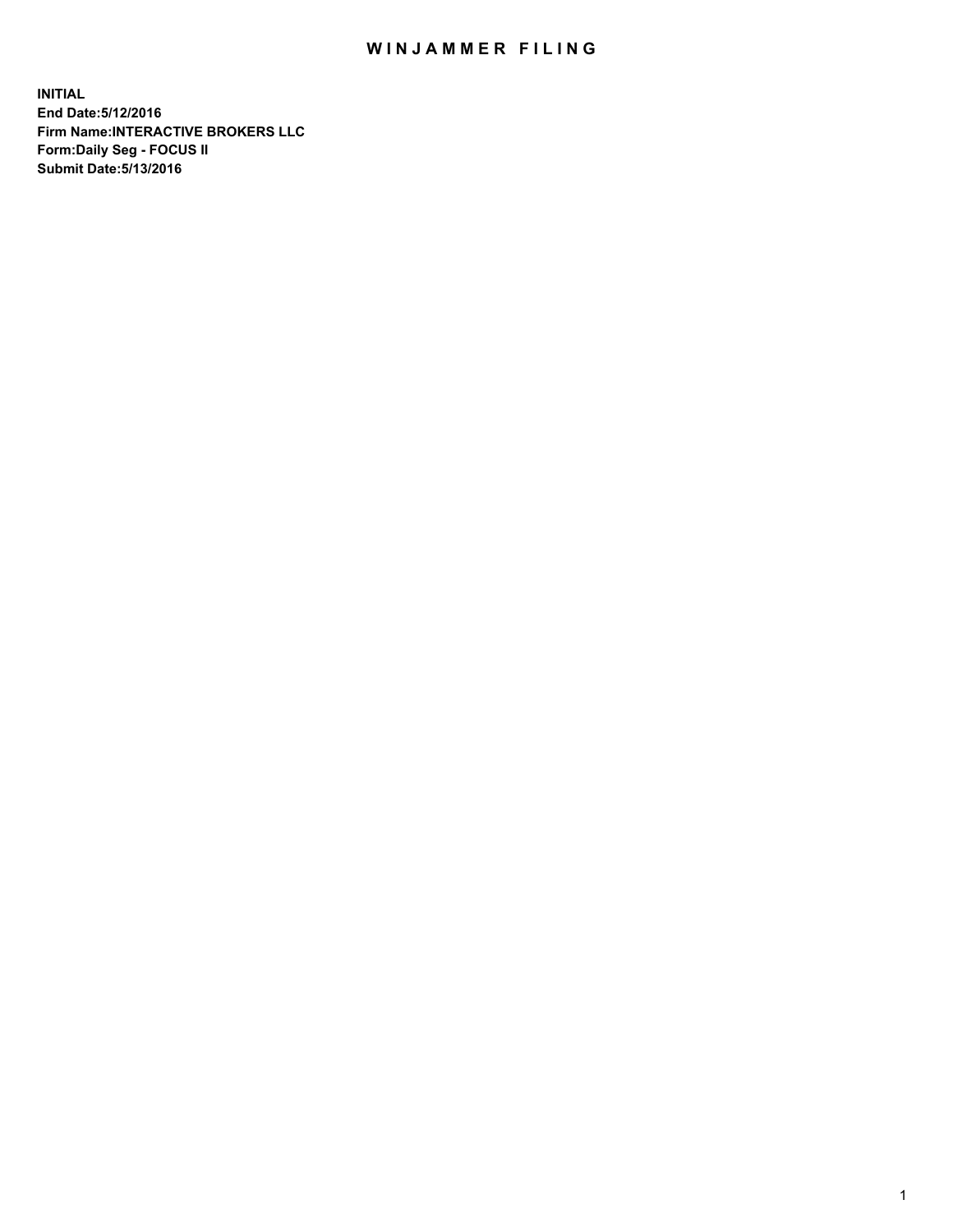## **INITIAL End Date:5/12/2016 Firm Name:INTERACTIVE BROKERS LLC Form:Daily Seg - FOCUS II Submit Date:5/13/2016 Daily Segregation - Cover Page**

| Name of Company<br><b>Contact Name</b><br><b>Contact Phone Number</b><br><b>Contact Email Address</b>                                                                                                                                                                                                                          | <b>INTERACTIVE BROKERS LLC</b><br><b>Alex Parker</b><br>203-618-7738<br>aparker@interactivebrokers.com |
|--------------------------------------------------------------------------------------------------------------------------------------------------------------------------------------------------------------------------------------------------------------------------------------------------------------------------------|--------------------------------------------------------------------------------------------------------|
| FCM's Customer Segregated Funds Residual Interest Target (choose one):<br>a. Minimum dollar amount: ; or<br>b. Minimum percentage of customer segregated funds required:%; or<br>c. Dollar amount range between: and; or<br>d. Percentage range of customer segregated funds required between:% and%.                          | <u>0</u><br>155,000,000 245,000,000<br><u>0 0</u>                                                      |
| FCM's Customer Secured Amount Funds Residual Interest Target (choose one):<br>a. Minimum dollar amount: ; or<br>b. Minimum percentage of customer secured funds required:% ; or<br>c. Dollar amount range between: and; or<br>d. Percentage range of customer secured funds required between:% and%.                           | <u>0</u><br>80,000,000 120,000,000<br><u>0 0</u>                                                       |
| FCM's Cleared Swaps Customer Collateral Residual Interest Target (choose one):<br>a. Minimum dollar amount: ; or<br>b. Minimum percentage of cleared swaps customer collateral required:% ; or<br>c. Dollar amount range between: and; or<br>d. Percentage range of cleared swaps customer collateral required between:% and%. | <u>0</u><br>0 <sub>0</sub><br>0 <sub>0</sub>                                                           |

Attach supporting documents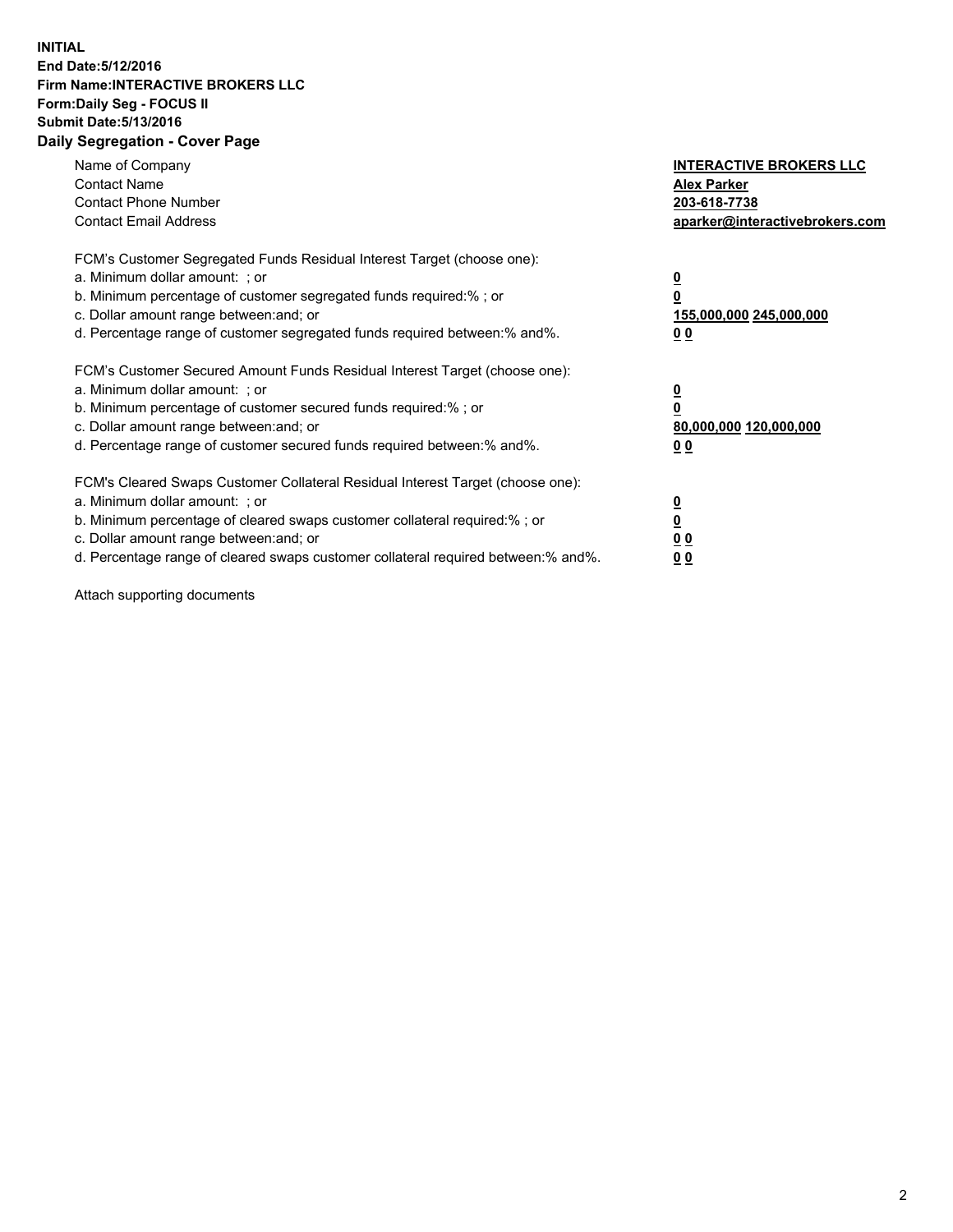## **INITIAL End Date:5/12/2016 Firm Name:INTERACTIVE BROKERS LLC Form:Daily Seg - FOCUS II Submit Date:5/13/2016 Daily Segregation - Secured Amounts**

|                | Daily Jegregation - Jeculed Aniounts                                                        |                                   |
|----------------|---------------------------------------------------------------------------------------------|-----------------------------------|
|                | Foreign Futures and Foreign Options Secured Amounts                                         |                                   |
|                | Amount required to be set aside pursuant to law, rule or regulation of a foreign            | $0$ [7305]                        |
|                | government or a rule of a self-regulatory organization authorized thereunder                |                                   |
| 1.             | Net ledger balance - Foreign Futures and Foreign Option Trading - All Customers             |                                   |
|                | A. Cash                                                                                     | 283,563,941 [7315]                |
|                | B. Securities (at market)                                                                   | $0$ [7317]                        |
| 2.             | Net unrealized profit (loss) in open futures contracts traded on a foreign board of trade   | 7,823,122 [7325]                  |
| 3.             | Exchange traded options                                                                     |                                   |
|                | a. Market value of open option contracts purchased on a foreign board of trade              | 44,535 [7335]                     |
|                | b. Market value of open contracts granted (sold) on a foreign board of trade                | -159,243 [7337]                   |
| 4.             | Net equity (deficit) (add lines 1.2. and 3.)                                                | 291,272,355 [7345]                |
| 5.             | Account liquidating to a deficit and account with a debit balances - gross amount           | 81,341 [7351]                     |
|                | Less: amount offset by customer owned securities                                            | 0 [7352] 81,341 [7354]            |
| 6.             | Amount required to be set aside as the secured amount - Net Liquidating Equity              | 291,353,696 [7355]                |
|                | Method (add lines 4 and 5)                                                                  |                                   |
| 7.             | Greater of amount required to be set aside pursuant to foreign jurisdiction (above) or line | 291,353,696 [7360]                |
|                | 6.                                                                                          |                                   |
|                | FUNDS DEPOSITED IN SEPARATE REGULATION 30.7 ACCOUNTS                                        |                                   |
| $\mathbf{1}$ . | Cash in banks                                                                               |                                   |
|                | A. Banks located in the United States                                                       | $0$ [7500]                        |
|                | B. Other banks qualified under Regulation 30.7                                              | 0 [7520] 0 [7530]                 |
| 2.             | Securities                                                                                  |                                   |
|                | A. In safekeeping with banks located in the United States                                   | 352,229,072 [7540]                |
|                | B. In safekeeping with other banks qualified under Regulation 30.7                          | 0 [7560] 352,229,072 [7570]       |
| 3.             | Equities with registered futures commission merchants                                       |                                   |
|                | A. Cash                                                                                     | $0$ [7580]                        |
|                | <b>B.</b> Securities                                                                        | $0$ [7590]                        |
|                | C. Unrealized gain (loss) on open futures contracts                                         | $0$ [7600]                        |
|                | D. Value of long option contracts                                                           | $0$ [7610]                        |
|                | E. Value of short option contracts                                                          | 0 [7615] 0 [7620]                 |
| 4.             | Amounts held by clearing organizations of foreign boards of trade                           |                                   |
|                | A. Cash                                                                                     | $0$ [7640]                        |
|                | <b>B.</b> Securities                                                                        | $0$ [7650]                        |
|                | C. Amount due to (from) clearing organization - daily variation                             | $0$ [7660]                        |
|                | D. Value of long option contracts                                                           | $0$ [7670]                        |
|                | E. Value of short option contracts                                                          | 0 [7675] 0 [7680]                 |
| 5.             | Amounts held by members of foreign boards of trade                                          |                                   |
|                | A. Cash                                                                                     | 57,467,060 [7700]                 |
|                | <b>B.</b> Securities                                                                        | $0$ [7710]                        |
|                | C. Unrealized gain (loss) on open futures contracts                                         | 4,306,264 [7720]                  |
|                | D. Value of long option contracts                                                           | 44,534 [7730]                     |
|                | E. Value of short option contracts                                                          | -159,237 [7735] 61,658,621 [7740] |
| 6.             | Amounts with other depositories designated by a foreign board of trade                      | $0$ [7760]                        |
| 7.             | Segregated funds on hand                                                                    | $0$ [7765]                        |
| 8.             | Total funds in separate section 30.7 accounts                                               | 413,887,693 [7770]                |
| 9.             | Excess (deficiency) Set Aside for Secured Amount (subtract line 7 Secured Statement         | 122,533,997 [7380]                |
|                | Page 1 from Line 8)                                                                         |                                   |
| 10.            | Management Target Amount for Excess funds in separate section 30.7 accounts                 | 80,000,000 [7780]                 |
| 11.            | Excess (deficiency) funds in separate 30.7 accounts over (under) Management Target          | 42,533,997 [7785]                 |
|                |                                                                                             |                                   |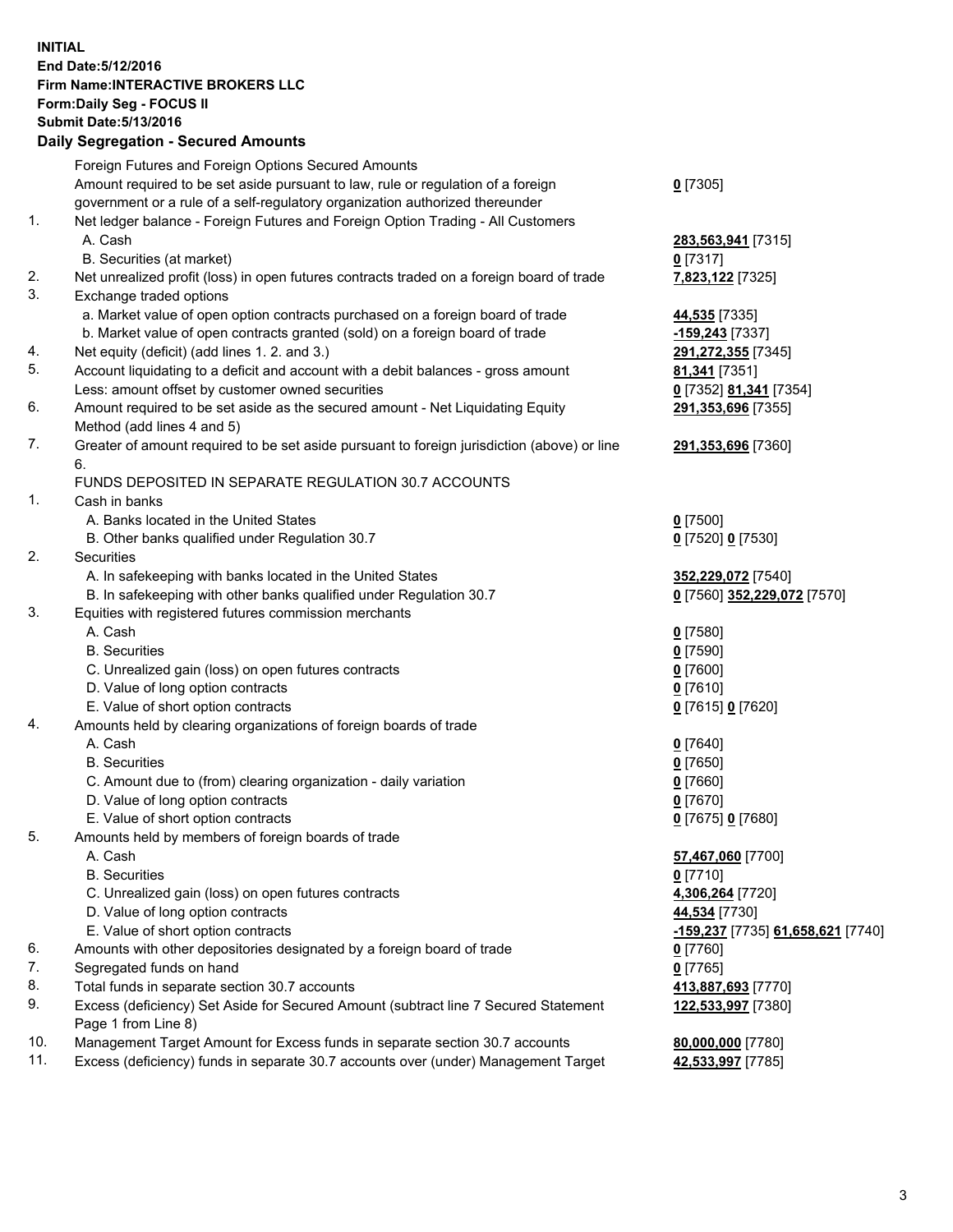**INITIAL End Date:5/12/2016 Firm Name:INTERACTIVE BROKERS LLC Form:Daily Seg - FOCUS II Submit Date:5/13/2016 Daily Segregation - Segregation Statement** SEGREGATION REQUIREMENTS(Section 4d(2) of the CEAct) 1. Net ledger balance A. Cash **2,766,325,997** [7010] B. Securities (at market) **0** [7020] 2. Net unrealized profit (loss) in open futures contracts traded on a contract market **27,504,789** [7030] 3. Exchange traded options A. Add market value of open option contracts purchased on a contract market **157,981,726** [7032] B. Deduct market value of open option contracts granted (sold) on a contract market **-227,014,637** [7033] 4. Net equity (deficit) (add lines 1, 2 and 3) **2,724,797,875** [7040] 5. Accounts liquidating to a deficit and accounts with debit balances - gross amount **156,884** [7045] Less: amount offset by customer securities **0** [7047] **156,884** [7050] 6. Amount required to be segregated (add lines 4 and 5) **2,724,954,759** [7060] FUNDS IN SEGREGATED ACCOUNTS 7. Deposited in segregated funds bank accounts A. Cash **210,714,375** [7070] B. Securities representing investments of customers' funds (at market) **1,707,534,742** [7080] C. Securities held for particular customers or option customers in lieu of cash (at market) **0** [7090] 8. Margins on deposit with derivatives clearing organizations of contract markets A. Cash **209,379,327** [7100] B. Securities representing investments of customers' funds (at market) **879,322,970** [7110] C. Securities held for particular customers or option customers in lieu of cash (at market) **0** [7120] 9. Net settlement from (to) derivatives clearing organizations of contract markets **-3,793,318** [7130] 10. Exchange traded options A. Value of open long option contracts **157,977,409** [7132] B. Value of open short option contracts **-227,010,366** [7133] 11. Net equities with other FCMs A. Net liquidating equity **0** [7140] B. Securities representing investments of customers' funds (at market) **0** [7160] C. Securities held for particular customers or option customers in lieu of cash (at market) **0** [7170] 12. Segregated funds on hand **0** [7150] 13. Total amount in segregation (add lines 7 through 12) **2,934,125,139** [7180] 14. Excess (deficiency) funds in segregation (subtract line 6 from line 13) **209,170,380** [7190] 15. Management Target Amount for Excess funds in segregation **155,000,000** [7194] 16. Excess (deficiency) funds in segregation over (under) Management Target Amount **54,170,380** [7198]

Excess